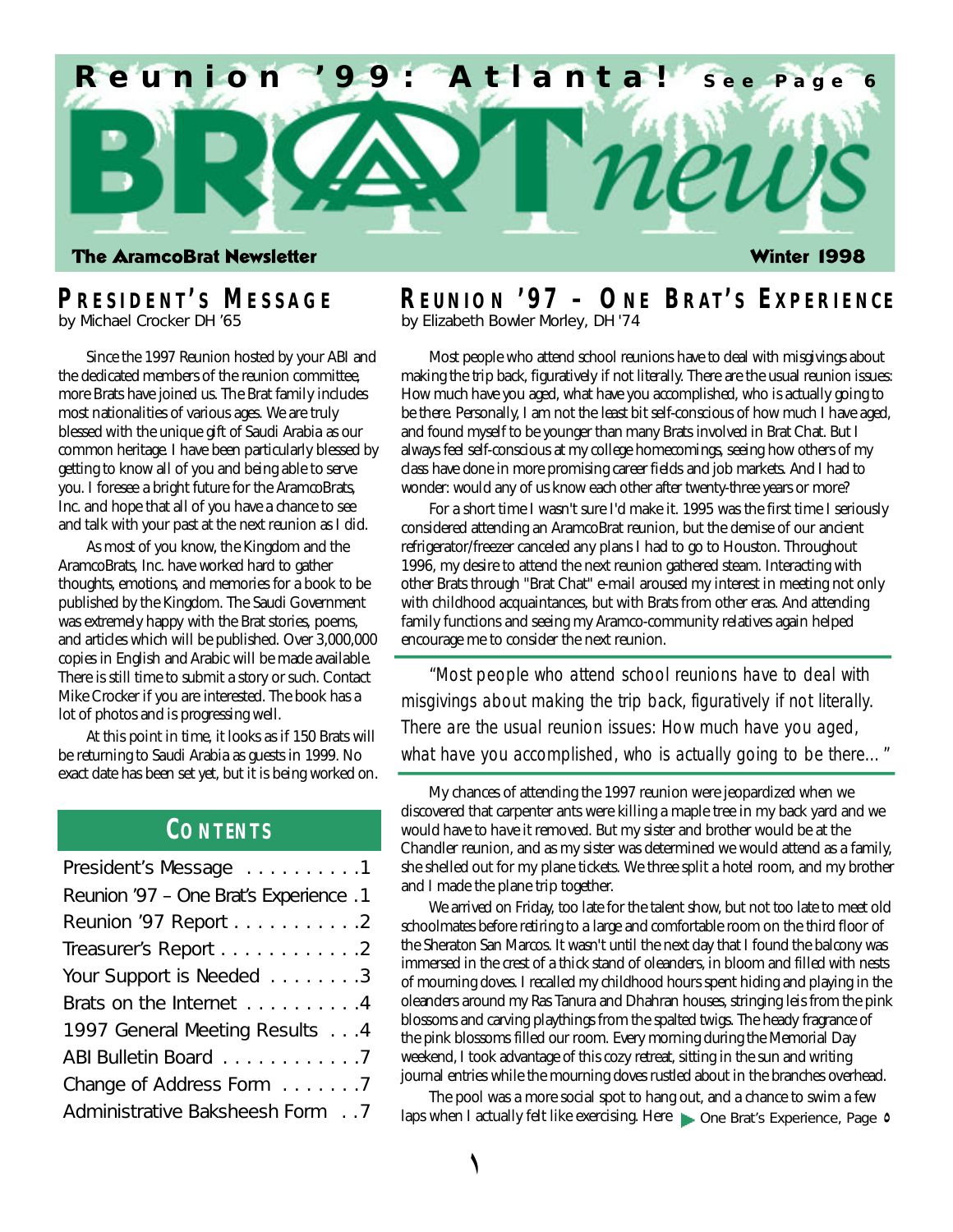## **R E U N I O N '9 7 R E P O R <sup>T</sup> T R E A S U R E R ' <sup>S</sup> R E P O R <sup>T</sup>**

by Diane Knipfel-Adams AB '75 (Reunion Chair)

### SIXTH BIENNIAL ARAMCOBRAT REUNION MAY 22-26, 1997 SHERATON SAN MARCOS RESORT CHANDLER, ARIZONA

The blast of hot desert air that greeted the Brats arriving at Phoenix's Sky Harbor Airport felt comfortingly familiar. So did driving past palm trees, bougainvillaea, and stuccoed walls. By the time they pulled into the oleanderlined drive of the Sheraton San Marcos, they really felt at home.

Nearly 750 brats, teachers, parents, and guests attended the 1997 AramcoBrat Reunion just outside Phoenix, Arizona. The classes of 1950 through 1992 were represented. They came from as far away as Arabia and Australia and as near by as the homes that line the resort's golf course. We filled all of the 295 rooms at the San Marcos and overflowed into another 45 rooms at the Windmill Inn down the street.

Upon arrival, attendees were directed to the Teen Canteen where they could register and pick up their ID badge and other reunion goodies. Inside the Canteen were several cases displaying Aramco and Saudi memorabilia. Since no canteen is complete without a juke box, one was available with music that appealed to Brats of all ages.

Because shopping at the Suq was a favorite part of being home, one was set up at the canteen. Brat vendors sold a variety of T-shirts, coffee cups, mouse pads, books, tapes, beach towels, hats, pins, and art work. The familiar insignias and colors made them highly coveted reunion souvenirs.



If brass, gold, fine Syrian cloth, or inlaid backgammon boards were more your style, there were two ABI fund-raisers that fulfilled those desires. A raffle and silent auction raised much-needed funds for ABI operations, while enabling a few lucky brats to go home with some real treasures.

Adjacent to the canteen was the pool hall, complete with pool and fooseball tables. It also was home to a PA system, guitar and drum set that lured old garage band members to jam throughout the weekend.

Thanks to an abundance of Arizona sunshine, the most popular day-time hangout was the sparkling pool right outside the canteen and pool hall. Small groups ventured beyond the hotel to visit an Arabian horse ranch, go on a desert ride, tube down the Salt River, and eat at the many Middle Eastern restaurants located near by. During the evenings, people could be found hanging out poolside, in the canteen, pool hall, or in the hotel rooms and suites.

The reunion ran from Thursday to Monday, though many brats came a few days early and stayed a few days late. Four days just seems to fly by too quickly. Due to increasing numbers of early arrivals at recent reunions, the 1997 Reunion officially opened for business on Thursday evening. The atmosphere was electrified by shrieks of delight as old friends reunited. For some, the separation had only been since the last reunion; for others, it had been far longer.

Friday morning and afternoon were open for the new arrivals to register and get settled. The frequency of "Oh, my God" greetings gained momentum by the afternoon and was fever pitched by evening. The Tri-D talent shows were revived Friday night. The acts were as varied and creative as they were in the old days. The Tucson Brats performed a clever skit and song. The gutra-clad Riley sisters sang. Three abba-clothed brats did the macarena. The class of '73 performed a skit, and Mike Grimes performed a drum solo with a **Reunion**, Page 1

by Sarah Manwaring-Mitchell DH '77

#### **Opening Balance (1993 Reunion Funds) \$419.13** Income:

| <b>ABI</b> Survey Fee                   | \$10,088.00 |
|-----------------------------------------|-------------|
| ABI Proceeds (ABI Sales, Reunion        |             |
| Raffle, Non-ABI Board Donations)        | \$4.735.28  |
| <b>Reunion Registration/Merchandise</b> | \$50.477.55 |
| <b>Post-Reunion Merchandise</b>         | \$301.00    |
| <b>Total Income:</b>                    | \$65,601.83 |
| Expenses:                               |             |
| ABI Newsletters, Directory,             |             |
| Class Rep Mailings, etc.                | \$12,702.71 |
| Reunion Start Up/Administration         | \$72.48     |
| <b>Reunion Expenses</b>                 | \$43,356.88 |
| <b>Bank Fees</b>                        | \$102.40    |
| <b>Total Expenses:</b>                  | \$56,234.47 |
| <b>Closing Balance:</b>                 | \$9.786.49  |
|                                         |             |

The first ABI Board started out in May 1996 with just \$419.13 left over from the 1993 Reunion in San Diego and the determination to provide an organizational entity for all Brats and host a successful reunion in 1997. It was only through the generosity of key individuals that the Board was able to operate, do the requisite reunion planning, and send newsletters/reunion surveys out during those early months in 1996 when there was no income to offset the expenses. Through careful planning and budgeting, as well as a very successful reunion in Chandler last May, the ABI is now selfsufficient and operating in the black with \$9,786.49 in our account. However, as Mike Simms points out, the cost of newsletters, directories, class rep mailings, web site maintenance, initial reunion planning, etc. is not insignificant. We ask you to support the ABI by contributing what we have affectionately named "Administrative Baksheesh" of \$15 (U.S). or \$20 (Overseas) to help us meet our goals and our budget. Details and a form can be found inside the back cover. Thank you!



© 1998 AramcoBrats, Inc. BRATnews is published twice a year (April and October) by the AramcoBrats, Inc., 315 Ellington Street, Nacogdoches, TX 75961. All contents are the copyright property of the ABI or the article author.

If you are interested in submitting an article or Letter to the Editor for publication, please contact Michael McCoy, 20 Paquawket Path, Groton, MA 01450 (mmccoy@tiac.net).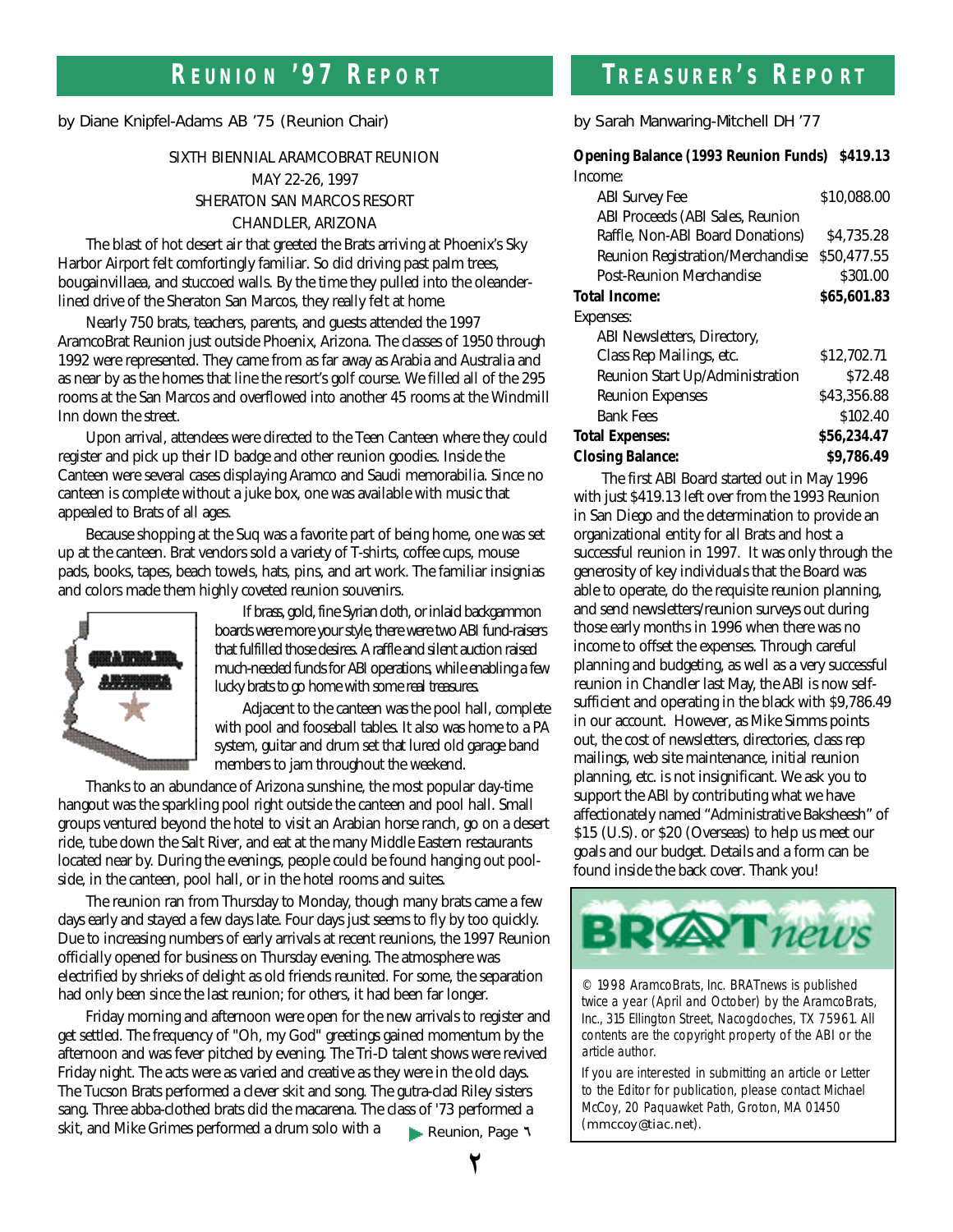by Mike Simms AB '78

The ABI has struggled to put itself together over the past two years and the hard work and selfless contribution of many people is beginning to pay off. We now have a strong organization with a set of operating guidelines and bylaws that provide us with a framework for supporting all Brats and their interests. Through the efforts of two ABI boards, we put into place structure and accountability so that all Brats are served equally and no individual or group of individuals can ever threaten or control the existence of this organization and its membership.

As part of our original charter, we had to determine and define the criteria for membership. The originating board had the foresight to automatically include as members every Brat who ever attended school and/or lived with parents or guardians who worked for Aramco or its affiliated companies and contractors in Saudi Arabia. Membership in the ABI is automatic, free of charge, and bears no obligation. You are included in our family whether you know it or not. The ABI is more than happy to respect every Brat's right to privacy and is always willing to disassociate any Brat who so desires from the activities and communications of the organization. However, you are a Brat, you will always be a Brat, and we say that you can always come home.

Great, but so what? What do you get for your unsolicited membership in ABI? Well, the answer is some control, a lot of protection, and a structure that transcends individual Brats and binds the whole family together. Our numbers span 50 years of a shared experience that as individuals will always only exist as a dream time. As a group, it can and does live again for us. Check **out the web site, thumb through the latest Directory,** read this newsletter, and you will get a sense of what it **means to have the past of your exotic and unexplainable** childhood be vivid and alive and shared again. The ABI Charter is to ensure that this power and opportunity continues to be available to all Brats everywhere as long as there are at least two of us left breathing and uttering Arabic swear words.

We do this by maintaining and operating a web site, maintaining a current database of Brats and their addresses, publishing a biennial directory, publishing a biannual newsletter, maintaining and posting an e-mail list, maintaining a system of class representatives, and providing reunion oversight to protect the interests of the membership at the biennial reunions.

The ABI Board maintains contact with the Saudi government and with Aramco and its successors and affiliates. Through this conduit we have been able to provide, as a group, some very valuable historical data and information to the Ministry of Education, and the Brats have been presented to and acknowledged by the King and several Princes. We continue, as part of the fulfillment of our charter, to strengthen, enhance, and nurture this positive relationship with a people and culture that are such an integral part of our past experience.

The class representatives maintain even closer contact with Brats. Many of them publish additional newsletters and mailings directed towards Brats of the same class year or group of years at

their own expense. Class reps are an integral part of maintaining the network of Brats. Their hard work and dedication literally keep the wheels turning and the information flowing.

The reunion oversight function of the ABI is probably the most misunderstood part of our charter. The biennial reunions have always been and will continue to be chaired, organized, and run completely by an individual or group of individuals who live in the area where the reunion is being held. The budget for each reunion is funded by ABI until enough registration fees come in to develop a separate reunion budget. Leftover funds after the books close on a reunion revert to the ABI. Bear in mind the possibility that there is no way anyone can guarantee there will be any leftover funds after a reunion.

Once a reunion committee begins to get registration fees, there are no ABI funds involved and the reunion account is separate from the ABI account. The ABI's role is to provide oversight and security to this process. The ABI Reunion Oversight Officer is the primary interface between the current chair, once selected, and the ABI. We try to have the previous Reunion Chair become the ROO for the term following their reunion. This is how we ensure that future reunions continue to happen and continue to be of the quality that we have all come to expect.

Now for the sales pitch. The ABI provides all of the services outlined above and it has always been free to the membership. Some brats have been very generous with their time and money, and that generosity has allowed us to continue to provide the services we are charged with providing and to look out for the interests of all Brats. We are a non-profit organization. Our entire board is comprised of people who volunteer their time and energy. There are no salaries or compensation paid to any member.

#### The bottom line is that we need some way of funding **our operating budget so that we can continue to provide for all Bratkind.**

There are two avenues that we can take to fulfill this need. We can charge a membership fee and make some of our services privileged based on payment of the fee, and/or we can solicit donations from the membership. The Board has struggled over the last several months with this issue. Will we destroy the organization by implementing these policies or make it stronger, enabling it to continue? Will anyone pay the fees and donate to the organization? Can we continue to be viable as an organization dedicated to all Brats everywhere if enough people don't participate? The answer to the last question is a definite no.

The choice is really up to you as Brats and members of the ABI. On the inside of the back cover, you will find forms and instructions on how you can take a positive step in keeping this important part of your lives around. Whatever you decide to do, according to your ABI's bylaws you will continue to get up to two newsletters and other services each year for as long as we can continue to pay for them. Please consider helping us to do that and do more.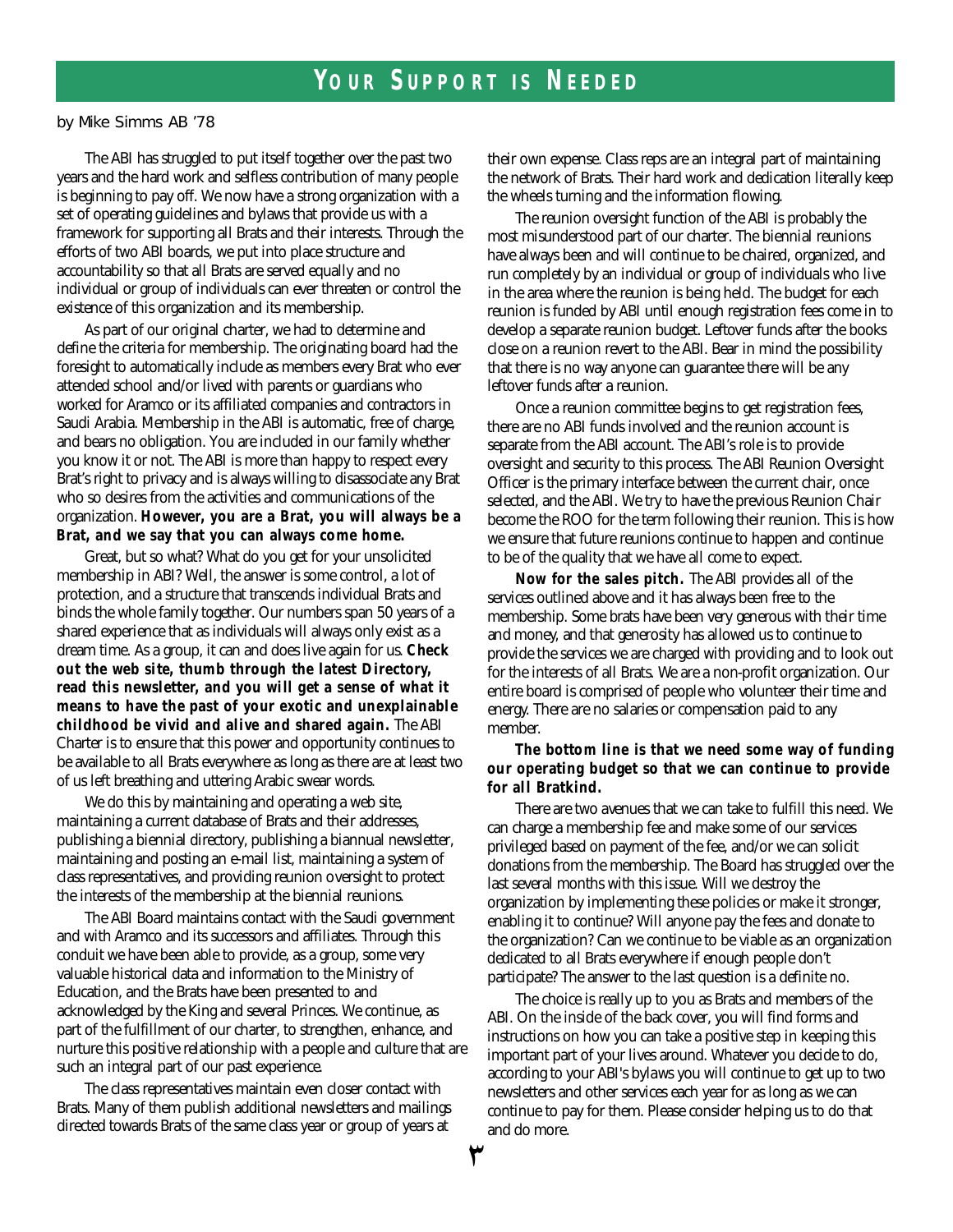### **ABI E-Mail Connection**

The AramcoBrat E-Mail Connection seeks to connect Brats through electronic mail. If you are interested in registering your e-mail address with the ABI, send a message to Eric Hill (emhill@prodigy.net) giving your name, your district at the time of 9th grade, and the year you graduated (or would have graduated) from 9th grade.

### **Brat Chat**

Brat Chat is an electronic mail forum for friendly discourse, critical thinking, clever argument, and strolling down memory lane. It's an opportunity to discuss our lives in Saudi Arabia, our lives today, and anything else we want to "talk" about. More than 450 Brats are currently subscribed.

How does the Brat Chat work? Simply. After you subscribe, you receive copies of e-mail messages other subscribers send to the list., either individually (High Frequency) or compiled into a digest (Low Frequency). As one person responds to another, a "discussion" arises. On a given day, your e-mail box might contain messages about several Brat-related (or non-Brat-related) topics. You don't have to respond or even read everything. You can, as many do, just "lurk," reading messages but not saying anything. Or you can be more vocal, posting messages regularly. Feel free to do what you want.

To subscribe to Brat Chat (or to ask for more information), send an e-mail message to Selena Maranjian (tmfselena@aol.com) giving your name (including your maiden name), your district at the time of 9th grade (or where you last lived in Arabia), the year you graduated (or would have graduated) from 9th grade, and whether you want High or Low Frequency.

**ABI Web Site** (http://www.aramco-brats.com)

The ABI World Wide Web site consists of almost 50 individual pages. The web site offers a Photo Gallery, which contains over 1,000 images: pictures of Abqaiq, Dhahran, Ras Tanura, and Khobar as you may remember them and as they are now; pictures of Arab life; and pictures of past ABI reunions. It even has hundreds of pictures from the *Sun and Flare* (find yourself!). Other pages include a list of common Arabic phrases, an In Memory page to remember Brats who are no longer with us, a guestbook where you can read or enter messages for other Brats, and a list of links to Arab sites and boarding school alumni pages.

Developed and maintained by Mike Crocker, the ABI web site has won awards from *Arab World Magazine* and from the *Saudi Arabia Directory.* If you haven't seen the ABI web site, you're missing something special.

# **1997 GENERAL MEETING RESULTS**

The General Meeting of the AramcoBrats, Inc. was held in the Teen Canteen ballroom on Sunday, May 26, 1997. About 40 brats attended the meeting to discuss the reunion and ABI business and talk about future plans.

• **Board Elections/Appointments** – The results of the election for the 1997-99 ABI Board of Directors were announced. The complete list of ABI Board members (elected and appointed) appears below.

President: Mike Crocker (DH '65) 2nd VP, Publications: Michael McCoy (RT '72) Directory Coordinator: Mike Simms (AB '78) Director at Large: Mike Polhemus (DH '66) E-Mail Coordinator: Eric Hill (DH '63) Class Rep Coordinator: Angela Fermandez (DH '82)

1st VP, Reunion Oversight: Diane Knipfel-Adams (AB '75) Treasurer: Sarah Manwaring-Mitchell (DH '77) Secretary: Lorelei Hern-Hillman (DH '73) Database Coordinator: Sherri Dent-Moxley (DH '77) Director at Large: Diana Ryrholm-Geerdes (RT '62)

- **1997 Reunion** Diane Knipfel-Adams received high praise for chairing a tremendously successful reunion. See her report on Page ² for a full description of everything that went on. The silent auction for Saudi-related items was very successful, but obtaining items for similar events at future reunions may be difficult to repeat.
- **1999 Reunion** The location of the 1999 reunion (May 27-31) was discussed. The idea of holding it on a cruise ship was raised but deemed impractical: while a ship-based reunion would be fun, everyone would have to arrive at the departure point at the same time, which would exclude too many people. Another suggestion was to hold the reunion on the East Coast (Atlanta, New Orleans, and Memphis were all suggested.) Mike Crocker pointed out that past reunions have occurred on the West Coast because most Brats live in Texas, California, and Arizona.
- **Relationship with Saudi government**  Mike Crocker reported that the Saudi government has officially recognized the ABI and hopes to work on various events with us. Handmade Saudi flags were presented to the ABI officers as a gift from His Royal Highness Prince Salman Abdulazziz ibn Saud, the next Crown Prince.

## **WA N T T <sup>O</sup> B <sup>E</sup> A C L A S S R E P ?**

by Angela Fermendzin, ABI Class Rep Coordinator 3815 Columbus Street, # 22, Bakersfield, CA 93306 • (805) 872-9780 • Fax (805) 366-0822 • E-mail: amfer@lightspeed.net

Class Reps are one of the keys to staying in touch with a group as large as ours. As Class Rep Coordinator, I have several responsibilities, but my main functions are to be the point of contact for the current class reps and to enlist class reps for the classes that need them. If you are in a class without a representative (listed below), I encourage you to volunteer. If you need to contact your class rep, if you want more information before you volunteer, or if you already are a class  $rep - I'm$  here to help.

| 1951: AB / DH / RT | 1980: RT             | 1988: $AB / RT$        |
|--------------------|----------------------|------------------------|
| 1958: $AB/RT$      | 1982:AB              | 1989-1991: AB/DH/RT/UD |
| 1961:AB            | 1984: DH             | 1992: $AB / RT$        |
| 1962: AB / DH / RT | 1985:AB              | 1993: AB / RT / UD     |
| 1963: AB / $RT$    | $1986:$ AB / UD      | 1994-1997: AB/DH/RT/UD |
| 1964: RT           | 1987: $AB / DH / UD$ |                        |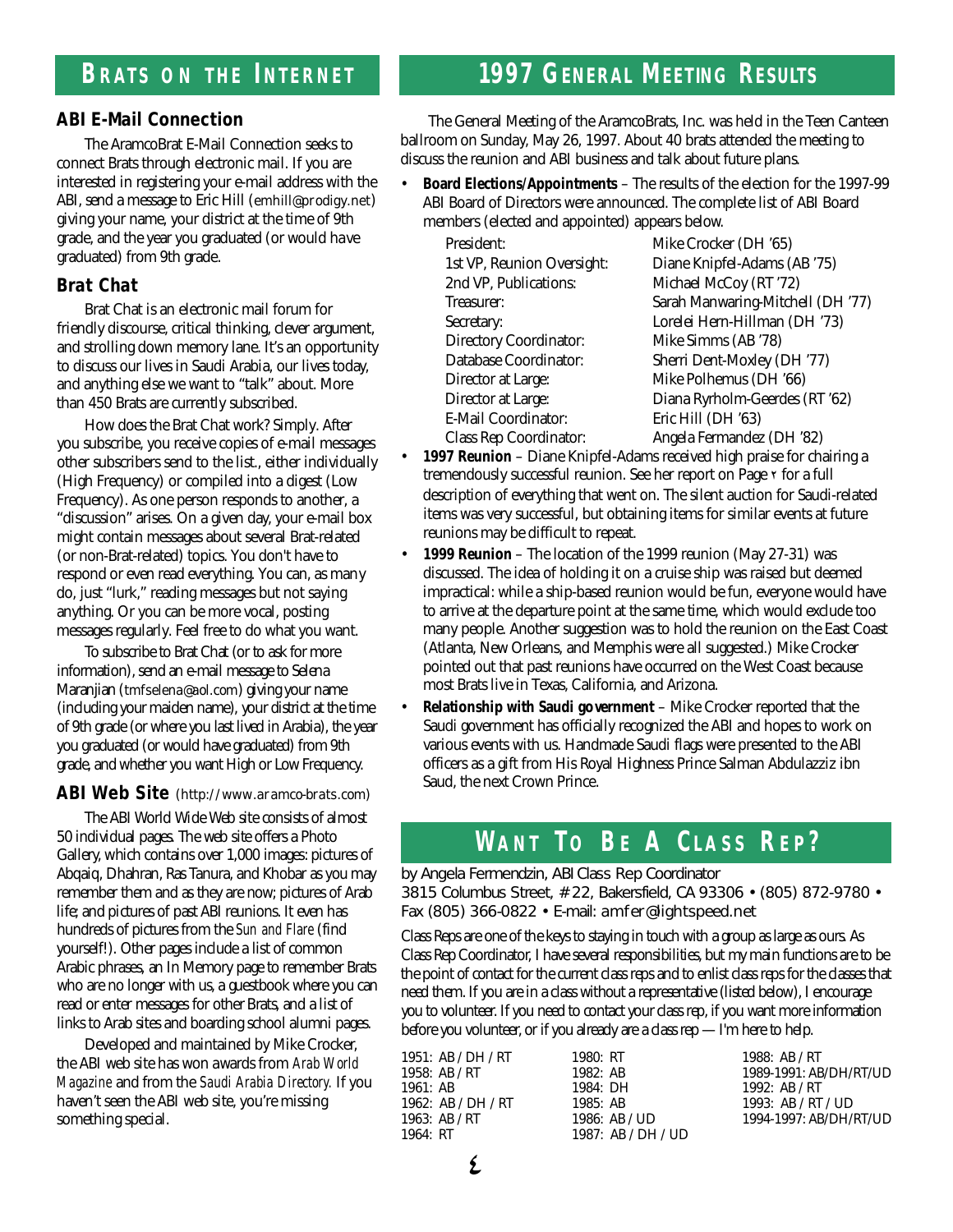#### **Cone Brat's Experience (from Page \)**

I was greeted by several others of my graduating class. As I mentioned, I was initially self-conscious about what little I had achieved over the years. I was relieved to find nobody was interested in comparing resumes, wanting instead to talk about families and old friends. At first I asked around about others from my class. After a day at the San Marcos, when I realized what a big crowd was in attendance, I decided to stop playing "Where's Waldo," and simply enjoy chance encounters. Diane Christofferson and I visited the bowling alley to watch the competition and meet old friends. I spent a third of my time catching up with people I had known in Saudi. The rest was spent either relaxing alone or chatting with people I had never met before.

I didn't recognize some people right away. Everyone else was taller, and some wore sunglasses. Oddly enough, even after the reunion, I still visualize classmates like Marina Johnson, Carol Yeager and Annie Oskam as young girls, even though I think of them as grown-ups with kids of their own.

But all of the girls I remembered had grown up into charming and fascinating women. Among the boys of my class, I was astounded to run into Khaldoun Jallad, as I did not realize he had pursued a Western education and employment. That we all arose from the same common background awoke in me a sense of pride in my Brat identity.

## *Return to Chandler May 22-25, 1998*

*If you enjoyed the 1997 reunion and can't wait to go back (or if you missed the reunion and wondered what everyone was raving about), THIS IS YOUR CHANCE!*

*An UNOFFICIAL reunion will be held at the Sheraton San Marcos in Chandler, Arizona this Memorial Day weekend, Friday, May 22 through Monday, May 25. Since this is an unofficial gathering, there are no scheduled activities. That doesn't mean we can't do lots of fun stuff, it just means there are no forms or fees to send in!* 

*Call the Sheraton San Marcos at (602) 963-6655 to make your room reservation. Be sure to tell them you're a AramcoBrat so you get the special rate of \$70 per room per night.*

*Contact Diane Knipfel-Adams (602-938-8788 or* knipfeldi@aol.com) if you have any questions.

Aside from Reunion bowling and golf tournaments, some groups of attendees had made arrangements for such outside activities as shopping and horseback riding. My brother and sister participated in a tube-rafting trip at a local river.

A generous registration packet included souvenirs, a Brat directory, a bulletin of scheduled activities and helpful hints, and the attendee's choice of door hangtags to help friends locate rooms. The funniest one stated something to the effect of, "I am not an Aramco brat, go away and leave me alone!"

The hotel offered excellent dining facilities, both indoors and out. I took advantage of the breakfast buffet, sharing a late breakfast on the patio with family and friends. Anytime I sat down to eat I made sure an extra chair was available, and sure enough I would be joined by an old friend I had hoped to see. The excellent service and variety of dishes would leave me too stuffed to bother with lunch. A variety of drinks were available at several mini-bars during the evening.

Those of us who subscribe to Brat Chat had the option of affixing an identifying sticker to our nametags. After posting countless entries to Brat Chat, ranging from Aramco memories to current movie reviews, I was flattered to be approached by a dozen Brat Chatters who recognized my name. Some asked me to review more movies. I resolved to oblige them when I got home by spending more time goofing off at the Ridge Cinema and dabbling with the computer. Those household chores will just have to **p** One Brat's Experience, Page A

# *Saudi Arabia and Aramco Videos*

*The ABI is pleased to be able to offer the following videos to you:*

- *Brats # 1* Over 2,000 photos and film of us as kids.
- •*Brats # 2* Almost 3,000 additional photos and film of us as kids and sights/places in Saudi Arabia/ARAMCO.
- *Dhahran 1996*  Video of five hours( 3 tape set) of Dhahran filmed by a Brat.
- *Island of Allah*  A color version of the famous Aramco film showing the history of oil and Saudi Arabia. This film has not been available since the 1950's.
- *All Arabia*  Almost 3,000 photos of the sights, places, markets, people, history, Aramco history, schools, desert, camels, horses, dhows, and more. Very wide variety of all Arabia.
- *King Abdulazziz's Saudi Arabia*  A two hour documentary made of original photographs, film footage, captioned and set to Arab music. Very rare historical video and one of a kind.Approx. 2,000 photos and multiple film footage never before seen.

*Each video costs \$25.00\*, which includes S&H. Send your order and check to:*

> Mike Crocker DH '65 315 Ellington Street Nacogdoches, Texas 75961

*\*The cost is \$14.00 production of each film + \$4.00 postage and handling + \$2.00 for the AramcoBrats web site upkeep and \$5.00 donated to the ABI fund for use towards mailings and reunion items.*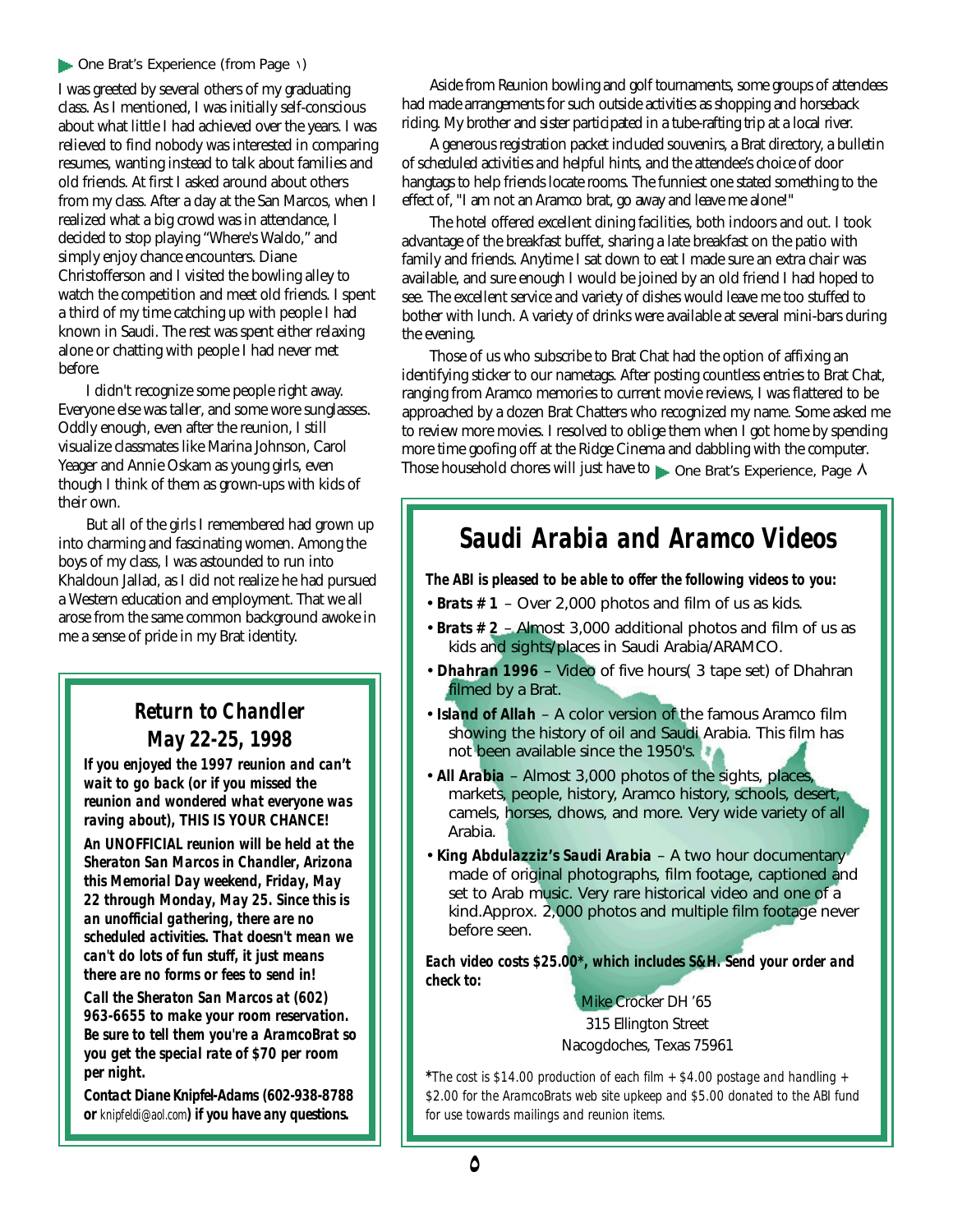#### *Reunion (from Page* ²*)*

guitar intro by Tor Hermannson. All participants were declared winners and were awarded a variety of highly-coveted Aramco Loss Prevention doo dads.



A Tri-D without a bowling tournament? No way! There were so many bowlers (nearly 300) that they had to bowl in two sessions on Saturday. The bowling alley was filled with laughter and excitement all day long. Irene Pappas (DH 75) took top female honors with a high game of 204 and high series of 523. Art Singelyn (DH 78) was the top male performer with high game of 254 and high series of 653. The team competition was

dominated by Chris, Ken and Kevin Crocker, Steve Hood and Jim Congleton with a score of 947. Low team score went to Chuck Guyon and the Owen Family (David, Paula, Davy, and Steven).

Saturday night was set aside as a time for individual class parties. Some went out for dinner, and others just hung out and looked at old yearbooks. The best-represented class from the 50's was '57 with 16 members. The class of '66 was tops for their decade with 28 members. The 70's classes were well represented, with 36 members each from the classes of '73 and '79. The class of '83 beat out the 80's crowd with 16. The best turn out was by the class of '77 with 40 class members present!

Sunday's events began too bright and too early for everyone

except the golfers. The 7 a.m. shotgun start was a challenge for most attendees, but golfing with old friends on Arizona's first grass course was worth it to those who participated. Winning team: Tavi Sandin (DH '61), Gene Buxton (RT '57), Chris Weathers (DH '58), Bruce Allen (spouse). Second place went to Brian McMillin (DH '59), Mark Lameier (DH '68), Maad Abu Ghazalah (DH '77), Travis Dowell (RT '79). Boobie prize for highest team score: Maureen McKeegan-Lansing (DH '52), David Winters (spouse), David Foust (spouse), David Hayes (spouse). Winners of "closest to the pin" were Mark Lameier (DH '68), Bill Yaeger (DH '71), Terry McMullen (DH '57), Travis Dowell (RT '79).



Sunday afternoon, while the golfers were recuperating from their early morning, an ABI business meeting was held and preparations for the culminating event, the Tri-D Dinner/Dance went into high gear. By six o'clock, the buffet tables outside the bedouin-style tent were filled with an array of tasty Mexican dishes. As diners enjoyed their meal, thank yous were made and gifts presented to the ABI Board and reunion committee members, bowling and golf winners were announced and prizes awarded, and the raffle drawings were held.

Once everyone was thanked and awarded, it was time to head back to the canteen for the rest of the party. A DJ provided the dance tunes, and the "prize patrol" roamed the crowds awarding hundreds of door prizes. A sumptuous dessert buffet featured Mexican pastries, fresh fruit, and an amazing margarita cheesecake. The DJ may have left at 2 a.m., but in true brat style, the party continued until sunrise.

On Monday, the atmosphere had changed. Not only was everyone tired from a long night of merry-making, but they were sad that the weekend had so quickly slipped away. Teary goodbyes were taking place as often as the "Oh, my God" greetings of only four days earlier. "See you in '99" was the catch phrase this time.

The illusion of being a returning student at a Tri-D is what the reunion committee worked hard to create. Enthusiastic feedback received during and since the reunion clearly indicates we were successful.

I sincerely thank the committee members whose hard work made this reunion the successful event that we hoped it would be. Without their help, it could not have happened. SHUKRAN TO: Dave and Eileen Wilson-Hayes (RT '59), Michelle Fink (DH '73), Maureen McKeegan-Lansing (DH '52), and Chris Crocker (DH '67). Special thanks to Lorelei Hern-Hillman (DH '73), Mary Singelyn-Littlejohn (DH '72), Karen Bradshaw-Brooks (DH '60), my three right hands, and to former reunion chairs Diana Ryrholm-Geerdes and Erica Ryrholm-Martin for their guidance. Hugs and thanks to impromptu committee members Don (AB '75) and Gretchen Richards for their help throughout the reunion. Many others helped in the year leading up to the reunion and during the reunion itself. I don't know what I would have done without you. There were so many that I fear if I tried to list you all I would forget some, and you're all too important to be overlooked. Please accept my gratitude.

Finally, a huge debt is owed to the first AramcoBrats, Inc. Board, whose perseverance in the face of controversy made the 1997 Reunion possible.

### **7th Biennial AramcoBrat Reunion Atlanta, GA • May 27-31, 1999**

*Rumors that the 1999 reunion will be held east of the Mississippi for the first time in BratHistory are t rue! All of you East-Coasters who have been waiting for a reunion closer to home, now's your chance to see what everyone's been raving about. All of you reunion regulars, just think of all the new faces we'll get to see!*

*It is very important that you respond promptly to the reunion attendance survey that you will be receiving later this year. It allows the committee to adequately plan the next best reunion ever. Only those who pay the administrative baksheesh and* return the reunion survey will receive the *registration materials next January.*

Anyone in the Atlanta area interested in serving *on the Atlanta Reunion Committee should contact Diane Knipfel Adams at (602) 938-8788 or* knipfeldi@aol.com.

¶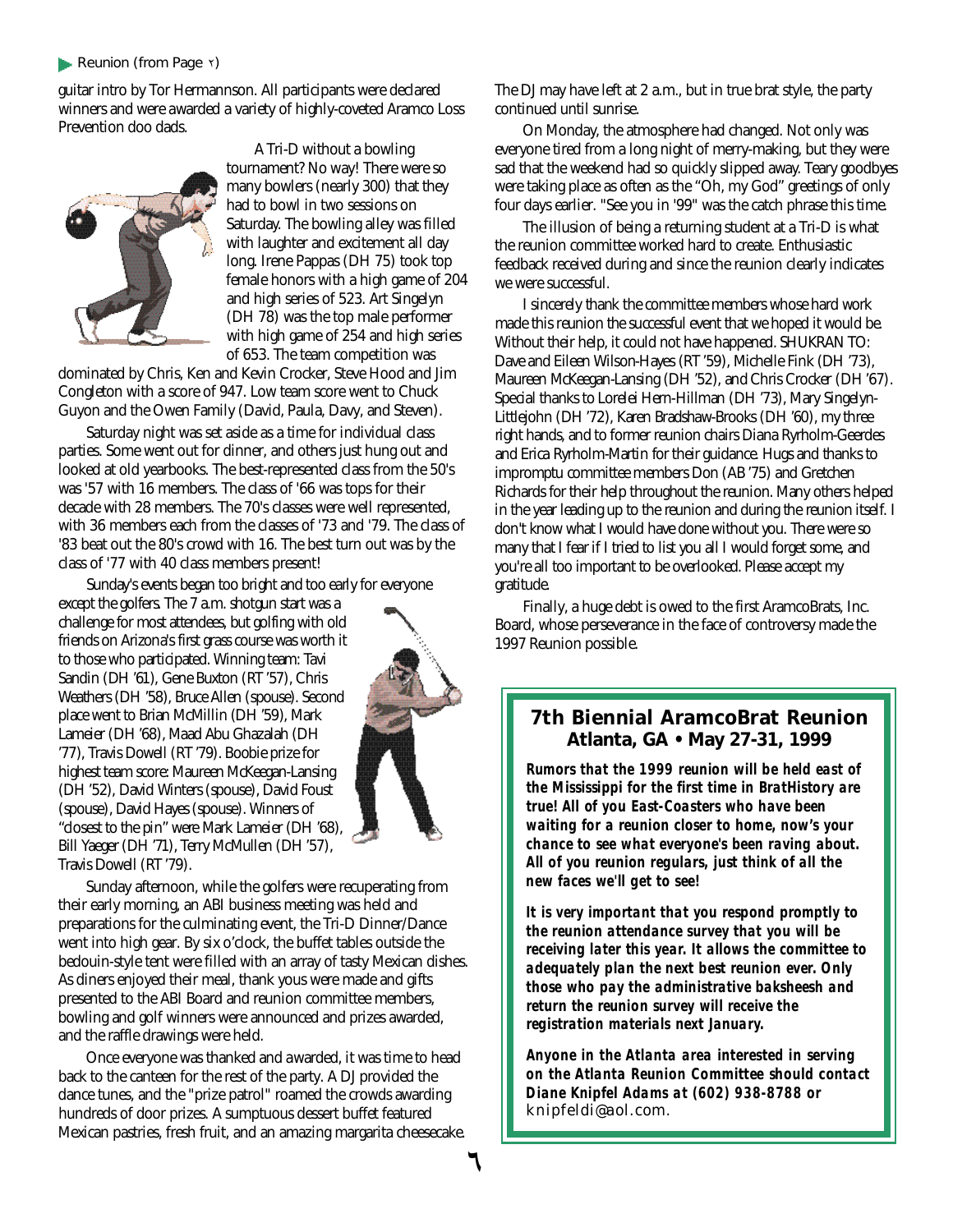

 $\frac{1}{2}$ 

 $\frac{1}{2}$ 

Aramco, Saudi, and Middle-Eastern stuff for sale. Check out the web site at http://www.teleport.com/~christo/. Make an offer and it could be yours! christo@teleport.com.

Arabic Fonts: Ever wanted to print something in Arabic on your Macintosh? You can download Arabic fonts from ftp://ftp.apple.com/dts/ mac/sys.soft.intl/ arabic.7.0.1/.

*Saudi Arabia* is a collection of articles and photos on Saudi Arabia, including changes in Dhahran, Al-Khobar and Dammam, articles on Suqs and shopping malls, and King Abdul Aziz' philosophies and vision. For a free subscription, write: Information Office, Royal Embassy of Saudi Arabia, 601 New Hampshire Avenue NW, Washington, DC 20037.

## *AramcoBrat Directory*

*The 1997 AramcoBrat Directory lists nearly 4,000 brats, parents, and teachers. Also included are hundreds of e-mail addresses and web sites. If you don't already have your own copy, it's easier than ever to order one. Use the Directory order line on the Administrative Baksheesh form (below). Simply tell us how many you want and add the appropriate floos (\$10 or \$14 each, depending on where you live) to your ABI check. Supplies are limited, so hommie hommie!*

# CHANGE OF ADDRESS CARD - LET US KNOW YOU'VE MOVED

**We want to make sure Brats everywhere can stay in touch. Please help us accomplish this by letting us know if your address information has changed. Please print!**

| Name:           |                              |        |                  |                              |  |
|-----------------|------------------------------|--------|------------------|------------------------------|--|
|                 | First                        | Middle | Maiden           | Last                         |  |
| District/Year:* |                              |        |                  |                              |  |
|                 | District (DH, RT, AB, or UD) |        |                  | Year of 9th Grade Graduation |  |
| Address:        |                              |        |                  |                              |  |
|                 | Street/Post Office Box       |        |                  |                              |  |
|                 |                              |        |                  |                              |  |
|                 | City                         |        | State/Country    | $ZIP+4$                      |  |
| Telephone:      |                              |        |                  |                              |  |
|                 | Area Code/Country Code       |        | Telephone Number |                              |  |



**Mail to: AramcoBrats Inc., c/o Sherri Dent-Moxley, 675 Cypress Tree Drive, Rock Hill, SC 29730-9271 U.S.A.**

*\* Year you graduated from 9th grade and district where you lived at graduation*

*If you did not graduate from an ARAMCO school, year you would have graduated and last district where you lived.*

ADMINISTRATIVE BAKSHEESH - I WANT TO SUPPORT THE ABI

Yes, I want to help support the ABI and keep Brathood alive! I'm enclosing my contribution today!

| Name:           |                              |                              |                                                             | 1997-1999 Administrative Baksheesh:                                                                        |
|-----------------|------------------------------|------------------------------|-------------------------------------------------------------|------------------------------------------------------------------------------------------------------------|
| Please print!   | Middle<br>First              | Maiden                       | Last                                                        | (\$15 U.S/ \$20 International)                                                                             |
| District/Year:* |                              |                              |                                                             |                                                                                                            |
| Address:        | District (DH, RT, AB, or UD) | Year of 9th Grade Graduation |                                                             | <b>Additional Donation:</b><br>Anonymous contribution - Please do<br>not include my name in list of donors |
|                 | Street/Post Office Box       |                              |                                                             |                                                                                                            |
|                 |                              |                              |                                                             | 1997 ABI Directories:                                                                                      |
|                 | City                         | State/Country                | $ZIP+4$                                                     | (\$10 U.S/ \$14 International each)                                                                        |
| Telephone:      |                              |                              |                                                             |                                                                                                            |
|                 | Area Code/Country Code       | Telephone Number             |                                                             | <b>Total</b> :                                                                                             |
|                 |                              |                              | This is New Address Information — Please Update ABI Records | Please make checks payable to AramcoBrats Inc.                                                             |

**Mail to: AramcoBrats Inc., c/o Sarah Manwaring-Mitchell, 5923 Fairview Woods Drive, Fairfax Station, VA 22039 U.S.A.**

*\* Year you graduated from 9th grade and district where you lived at graduation*

*If you did not graduate from an ARAMCO school, year you would have graduated and last district where you lived.*